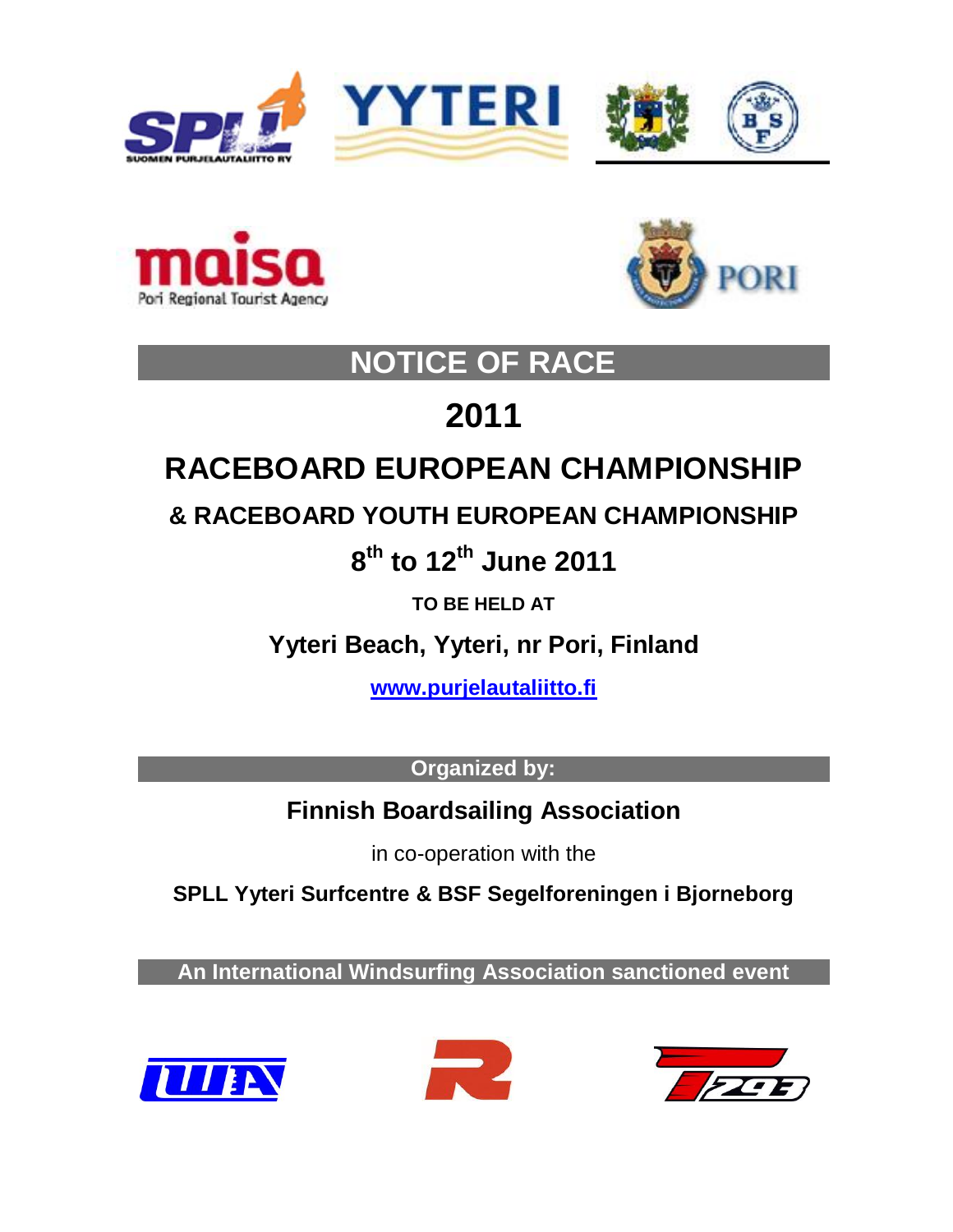# **1 RULES**

- 1.1 The event will be governed by the rules as defined in The Racing Rules of Sailing -Windsurfing Competition Rules (WCR).
- 1.2 The Championship Rules of the International Raceboard Class (IRC).
- 1.3 No national prescriptions will apply.
- 1.4 If there is a conflict between languages the English text will take precedence.

# **2 ADVERTISING**

ISAF Regulation 20 'Advertising Code' shall apply. Competitors may be required to carry advertising for event sponsors both on their sails, and on a lycra vest if supplied by the organiser.

# **3 CLASSES AND DIVISIONS**

- 3.1 The divisions participating for European Titles shall be: Men, Women, Youth Men and Youth Women. Prize divisions may include: Junior, Master, Grandmaster and Veteran.
- 3.2 The youth championship includes a division for the Techno 293 One Design.

# 3.3 **Age Divisions**:

- 3.3.1 A Junior shall be under the age of 17 (born in or after 1995 and not later than 1998)
- 3.3.2 A Youth shall be under the age 20 (born in or after 1992 and not later than 1998).
- 3.3.3 A Master shall be over the age of 35 (men born 1975 or earlier) or 30 (women born 1980 or earlier).
- 3.3.4 A Grandmaster shall be over the age of 45 (men born 1965 or earlier) or 40 (women born 1970 or earlier).
- 3.3.5 A Veteran shall be over the age of 55 (men born 1955 or earlier) or 50 (women born 1960 or earlier).
- 3.4 A minimum of 3 competitors is required to constitute a Prize division.

# **4 ELIGIBILITY AND ENTRY**

4.1 All entries shall meet the requirements of ISAF Regulation 19-Eligibility Code.

4.2 Competitors shall be members of a National Class Association which is a paid up member of the relevant international class association, or of the IWA. Membership formalities can be completed on site.

- 4.3 Entries may be made on-line at: http://www.internationalwindsurfing.com/windsurfing\_competion\_0028v01.htm
- 4.4 Eligible competitors shall present the following documentation at registration:
	- [Original Entry Form](http://www.internationalwindsurfing.com/userfiles/documents/RB_Europeans_2011_form_1.pdf) *pre-entries will be given their completed form 1 to check and sign at registration.*
	- Evidence of valid third party insurance
	- Proof of age
	- [Parental/legal Guardian Assent](http://www.internationalwindsurfing.com/userfiles/documents/RB_Europeans_2011_form_2.pdf) *for those under age of 18*
	- [Medical Treatment Permission](http://www.internationalwindsurfing.com/userfiles/documents/RB_Europeans_2011_form_3.pdf) *- for those under age of 18 or on their parents medical insurance policy*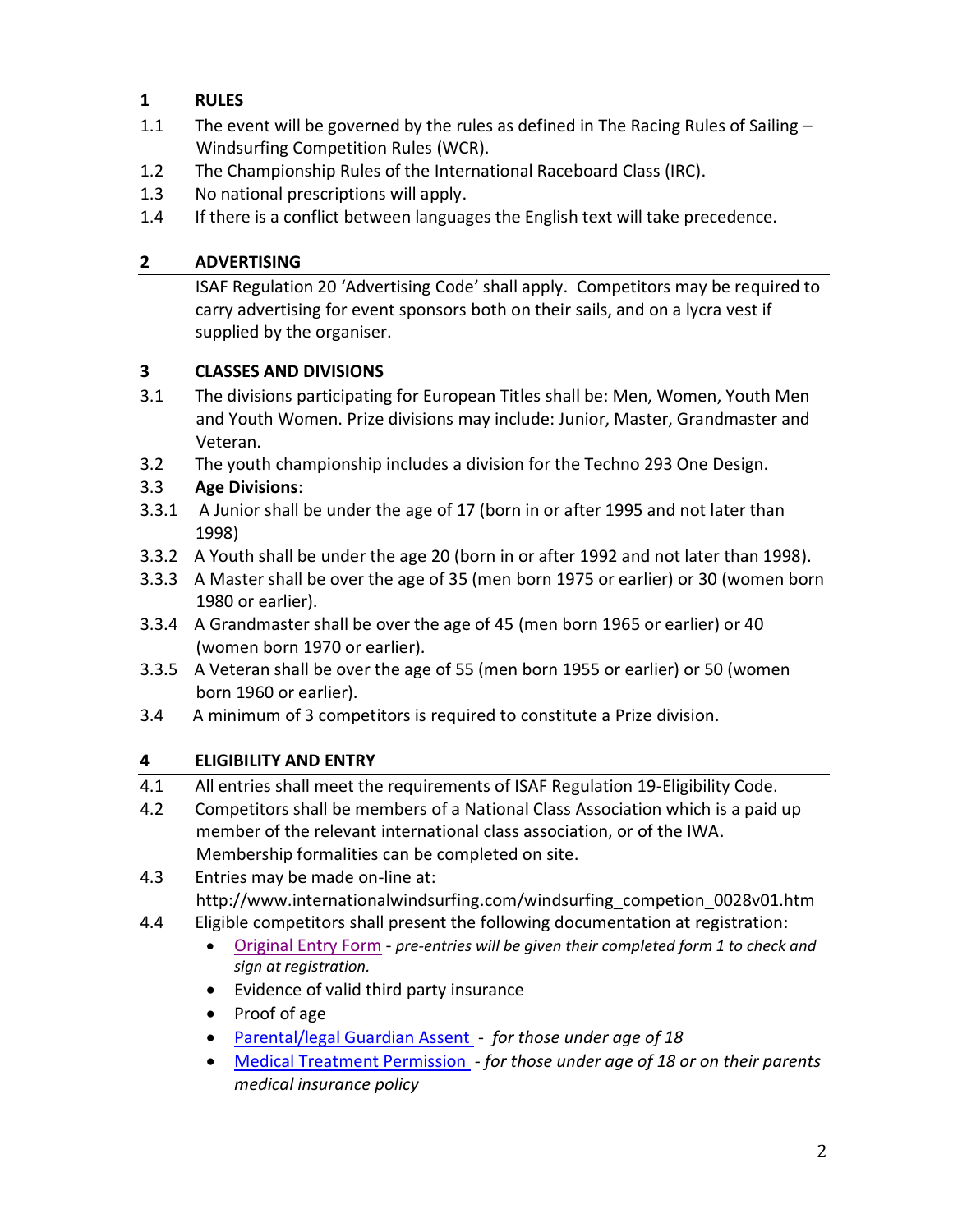- 4.5 Coaches and support personnel shall present the following documentation at registration:
	- [Original Coach Entry Form](http://www.internationalwindsurfing.com/userfiles/documents/RB_Europeans_2011_form_4.pdf) *pre-entries will be given their completed form 4 to check and sign at registration.*
	- Boat Driving Licence (if applicable)
	- Evidence of valid third party insurance

#### **5 FEES**

- 5.1 The required fees are as follows: Youth: 150 euro; Men/Women: 180 euro; Junior (under 17 techno): 120 euro. Coach/support personnel: 40 euro. 5.2 A reduction of 20 euro will apply for competitor entries received before  $18<sup>th</sup>$  May
- 2011.
- 5.3 Entry fees paid at registration shall be paid in cash Euro.

# **6 RACE FORMAT**

- 6.1 The Championship shall be a single discipline, *course racing,* "open entry" event.
- 6.2 Men and women, may race separately, depending on entry numbers.
- 6.3 Classes shall race a maximum 4 races per day, in a maximum 15 race series.
- 6.4 Three races are required to validate the championship.

# **7 SCHEDULE**

| 7.1 | Tuesday 7 June   |           | Early arrivals -training & registration |
|-----|------------------|-----------|-----------------------------------------|
|     | Wednesday 8 June | 0900-1200 | Registration                            |
|     |                  | 1300      | Racing                                  |
|     |                  | 2000      | Opening ceremony                        |
|     | Thursday 9 June  | 1000      | Racing                                  |
|     | Friday 10 June   | 1000      | Racing                                  |
|     | Saturday 11 June | 1000      | Racing                                  |
|     | Sunday 12 June   | 1000      | Racing                                  |
|     |                  | 1600      | Last possible warning signal            |
|     |                  | 1800      | Prize giving and closing ceremony       |
|     |                  |           |                                         |

7.2 The first possible warning signal will be made each day at 1000hrs, except on the first day when the warning signal will be displayed at 1300hrs.

# **8 EQUIPMENT & EQUIPMENT INSPECTION**

- 8.1 An Equipment Inspection Form, which will be available at registration, shall be returned to the Event Equipment Inspector before the start of competition.
- 8.2 Equipment inspections may be made at any time during the event.
- 8.3 Upon completion of registration and until the end of the event, at all times when ashore except when launching and retrieving, all equipment shall be kept in their assigned places at event site. Removal of any equipment from the event site requires prior written approval from the race committee. Access to equipment in the storage area during certain hours, including hours of darkness may be restricted.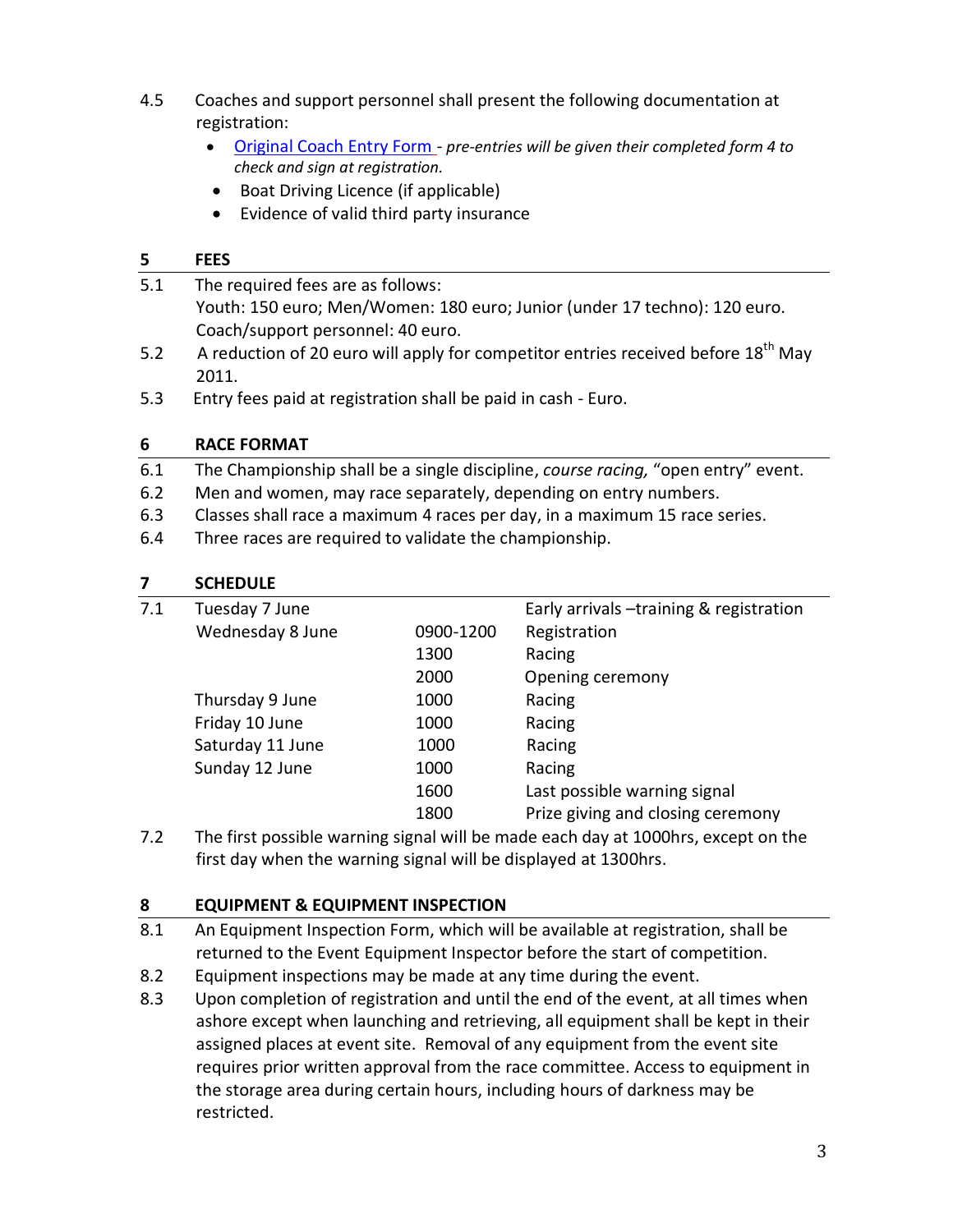8.4 Unless otherwise directed by the organizing authority, boards and equipment shall be launched and retrieved from the designated area at the event site.

#### **9 SAILING INSTRUCTIONS**

The sailing instructions (SI's) will be available upon registration. Any changes to the SI's shall be approved by the Class Representative at the event.

#### **10 COURSES**

Courses will be as described in the sailing instructions.

#### **11 PROTEST COMMITTEE**

An 'Independent Protest Committee' will be appointed according to WCR 91(a).

#### **12 SCORING**

Scoring will be according to the WCR Appendix A, and using the Low Points Scoring System.

#### **13 SUPPORT BOATS**

Support boats shall be registered at the race office. Limited charter may be available and may be applied for using the coach entry form.

#### **14 SAFETY**

- 14.1 If personal buoyancy is prescribed every competitor and support boat crewmember shall wear a personal flotation device that shall conform to the minimum standard of ISO 12402-5 (level 50), or as specified in the SI's.
- 14.2 Personal buoyancy is mandatory for all competitors under 17 years of age and for any competitors while the Y flag is displayed.

#### **15 PRIZES**

- 15.1 Prizes will be awarded to the first three competitors of each properly constituted division. Properly constituted divisions will be posted on the official notice board after the completion of the registration.
- 15.2 The first man and the first woman in each "title division" –see # 3.1 will be declared "**2011 Raceboard** *.....division*..... **European Champion**".
- 15.3 Titles shall only be awarded to competitors eligible to compete for a European national class association.

# **16 OFFICIAL CEREMONIES**

Competitors are requested to attend the event's social functions; however, the organising authority may refuse entry to those whose standard of attire is not commensurate with the occasion.

# **17 DISCLAIMER OF LIABILITY**

Competitors participate in the event entirely at their own risk, see WCR 4 - Decision to Race. The organising authority or any of their officials or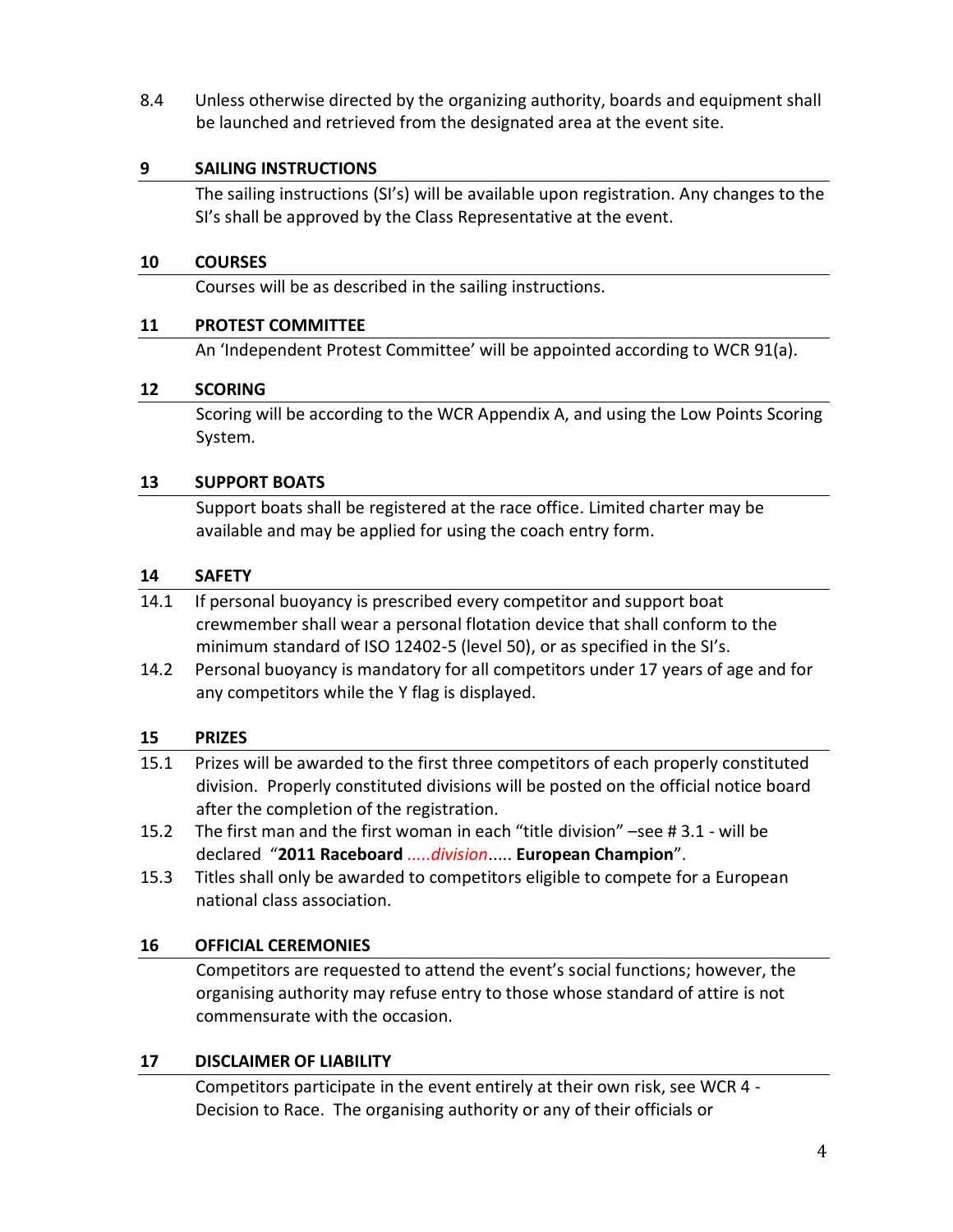representatives or the sponsors or their officials or representatives will not accept any liability for material damage or personal injury or death sustained in conjunction with or prior to, during or after the event.

#### **18 INSURANCE**

Each participating board shall be insured with valid third party liability insurance with a minimum cover € 1 million per event or the equivalent. Coach and support boat drivers shall also have a valid third party liability insurance with a minimum cover of € 5 million.

#### **19 RIGHT TO USE NAME AND LIKENESS**

In registering for the event, competitors automatically grant to the Organising Authority the right in perpetuity to make, use and show from time to time at their discretion, any motion pictures, still pictures and live, taped or filmed television and other reproduction of them, taken during the period of the event, for the said Event as defined in the Notice of Race and Sailing Instructions in which he/she participates without compensation.

#### **20 FURTHER INFORMATION**

- 19.1 Registration will take place at the Yyteri Surcentre, Yyteri Beach.
- 19.2 For further information please contact: [surfkeskus@purjelautaliitto.fi](mailto:surfkeskus@purjelautaliitto.fi)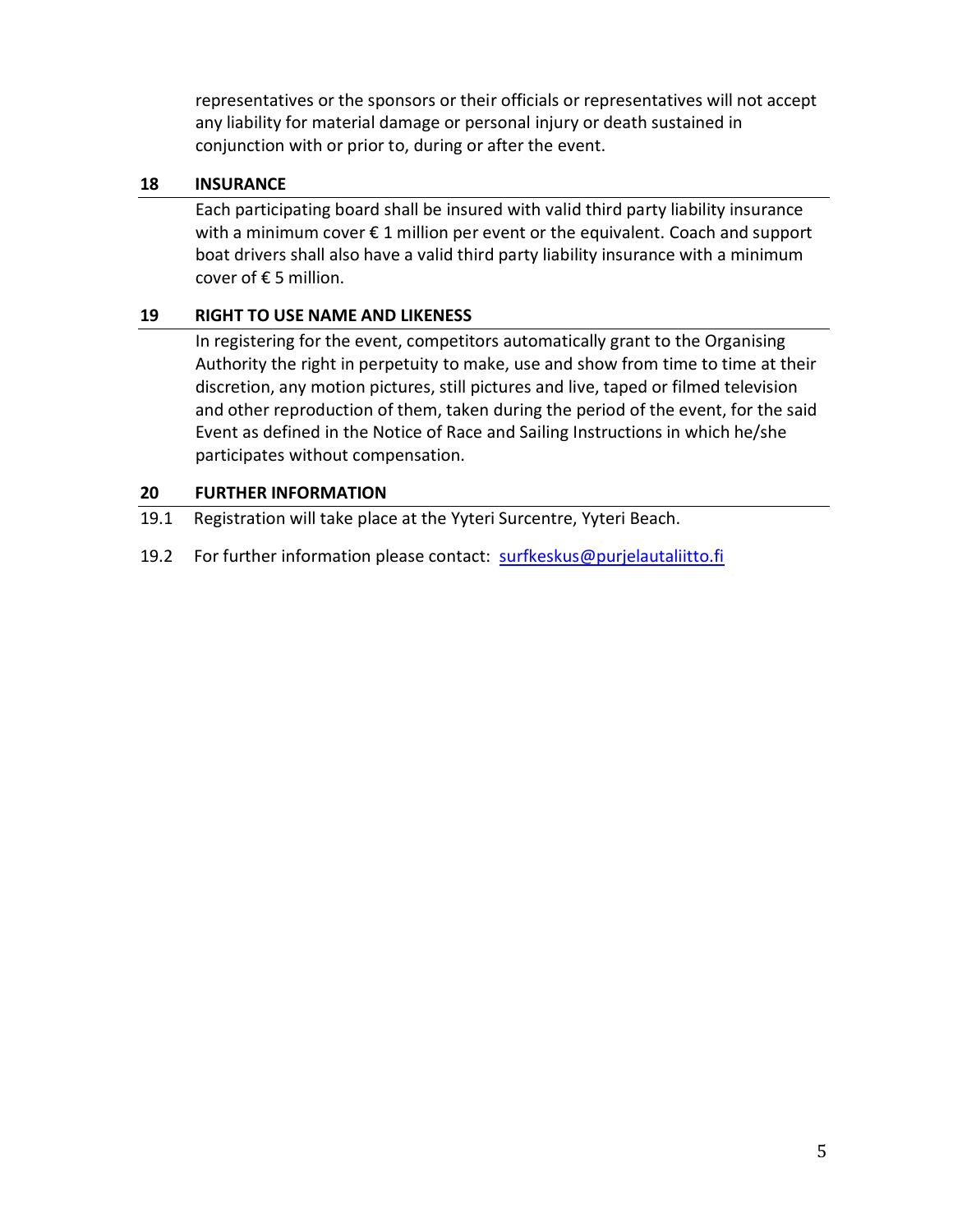#### **ADDITIONAL INFORMATION SHEET**

The following information is not part of the rules for the Event.

#### **A ACCOMMODATION**

Pori Regional Tourist Agency<http://www.maisa.fi/eng/index.html>

Please contact: [myynti@maisa.fi](mailto:myynti@maisa.fi)

SPA Hotel<http://www.yyterinkylpyla.fi/en/>

Yyteri Camping<http://www.yyteri.fi/camping/en/>

Booking an accommodation from Top Camping Yyteri please mention "Quota of Race Board"

Yyteri Accommodation Service [http://www.yyteri.fi/eng/palvelut\\_majoitus.html](http://www.yyteri.fi/eng/palvelut_majoitus.html)

#### **B AIR TRAVEL/TRANSPORTATION/TRANSFERS**

Helsinki Airport<http://www.helsinki-vantaa.fi/home>

Finavia <http://www.finavia.fi/homee>

Eckerö Line<http://www.eckeroline.fi/fi/default.aspx0>

Finnlines<http://www.finnlines.com/>

Tallink Silja<http://www.tallinksilja.com/>

Viking Line<http://www.vikingline.fi/index.asp?lang=en>

# **C EARLY ARRIVALS**

Competitors arriving early are advised that support from the organizers can be provided from Yyteri Surfcentre inquires should be made to [surfkeskus@purjelautaliitto.fi](mailto:surfkeskus@purjelautaliitto.fi) and must be arranged in advance

# **D EQUIPMENT FOR CHARTER**

A limited amount of charter equipment may be available, please contact

[iwaoffice@internationalwindsurfing.com](mailto:iwaoffice@internationalwindsurfing.com)